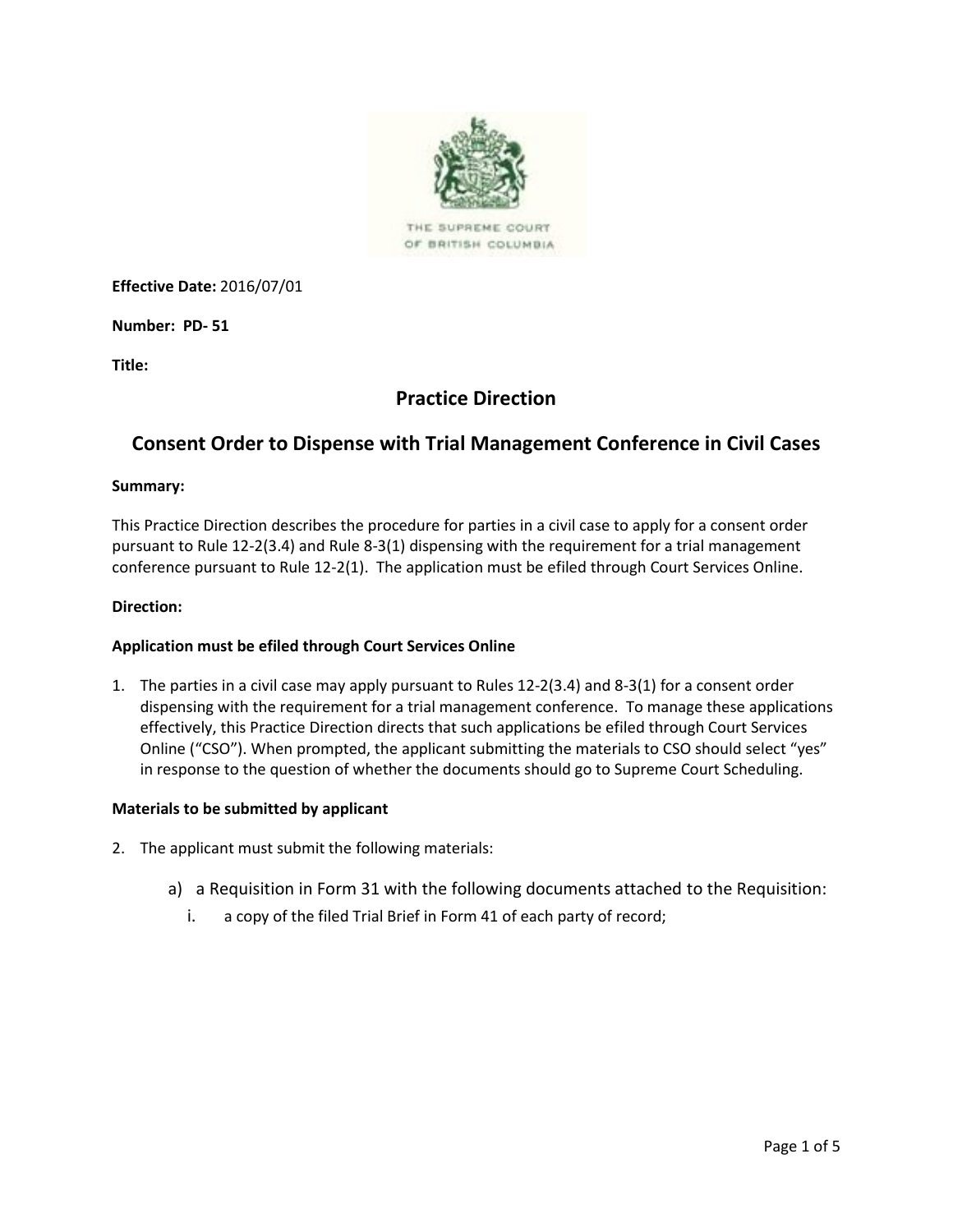- b) the Consent Order in Form 34;
- c) a Checklist in the form attached as Schedule A to this Practice Direction.

### **Copy of the application to be sent to dedicated email inbox**

- 3. In addition to efiling the application materials listed in paragraph 2, the applicant must send an email to [DispensewithTMC@BCCourts.ca,](mailto:DispensewithTMC@BCCourts.ca) (an email inbox managed by Supreme Court Scheduling), referencing:
	- a) the CSO package number;
	- b) the location of the registry where the package was efiled;
	- c) the court file number.

### **Review of Application by Judge or Master**

4. The judge or master reviewing the application may make the order to dispense with the trial management conference if satisfied that the matter is ready to proceed and can be completed within the time reserved for it.

### **If Order Refused, Trial Management Conference Must Take place**

5. If the order is refused by the judge or master reviewing the application, the trial management conference must take place in accordance with Rule 12-2(1) at least 28 days before trial or as otherwise ordered.

**Chief Justice C. E. Hinkson**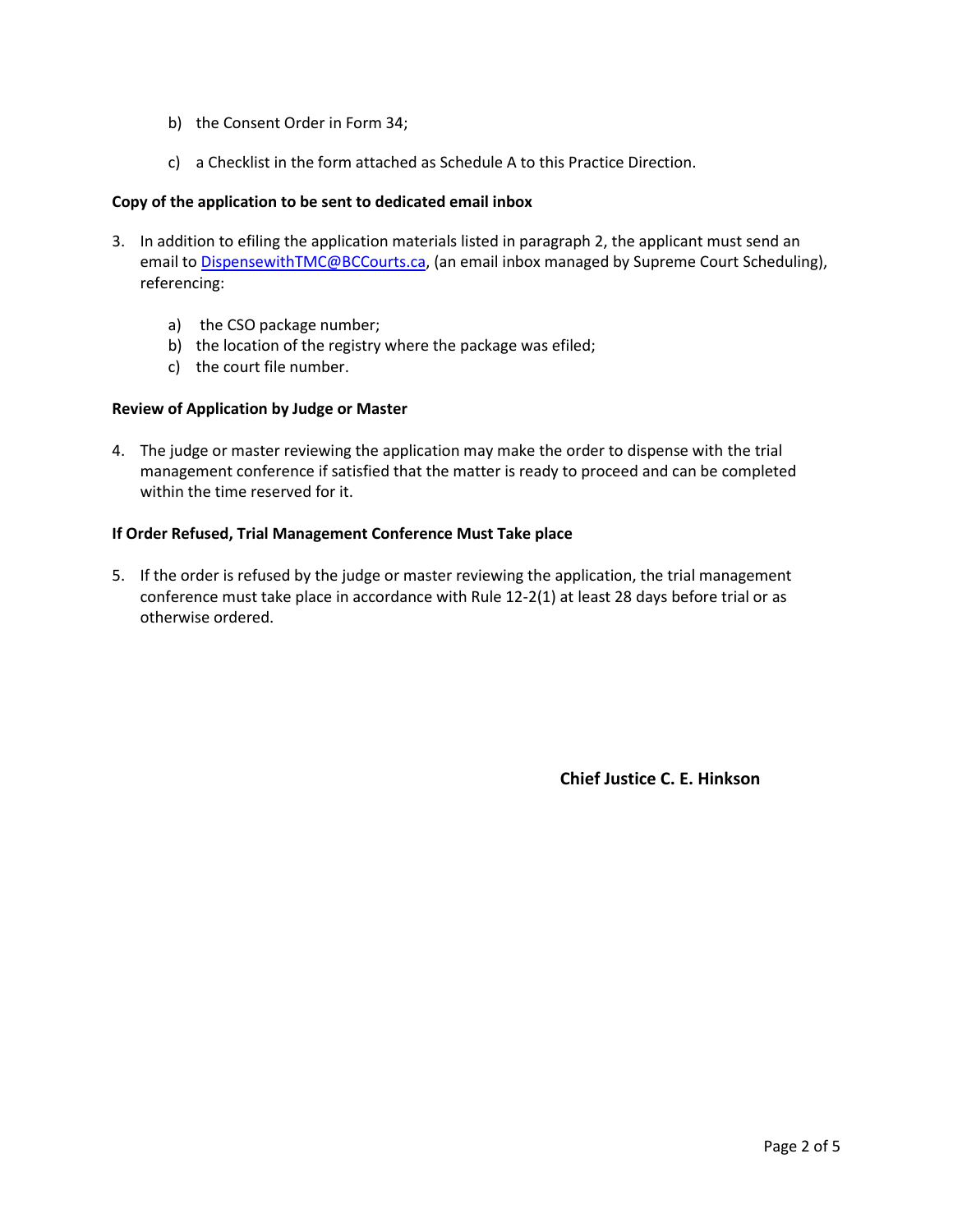# **SCHEDULE A-**

### **CHECKLIST**

# **APPLICATION FOR CONSENT ORDER TO DISPENSE WITH TRIAL MANAGEMENT CONFERENCE-**

|   |                                          | No.          |
|---|------------------------------------------|--------------|
|   | In the Supreme Court of British Columbia | Registry     |
|   |                                          | Plaintiff(s) |
|   |                                          | Defendant(s) |
| - | .<br>.                                   |              |

# **Date Set for Trial Management Conference and Trial**

- 1. The trial management conference is set for…………………………………………….
- 2. The trial is set for …………………………………………… for ………… days.

### **Materials submitted on the Application**

[ ] Requisition in Form 31 with the following documents attached to the Requisition:

### [ ] a copy of the filed Trial Brief in Form 41 of each party of record;

- [ ] the Consent Order in Form 34;
- [ ] Checklist

#### **Readiness**

Between:

and

Are further amendments to the pleadings, applications, examinations for discovery, interrogatories, admissions or expert reports required before the trial?

yes [ ] no [ ]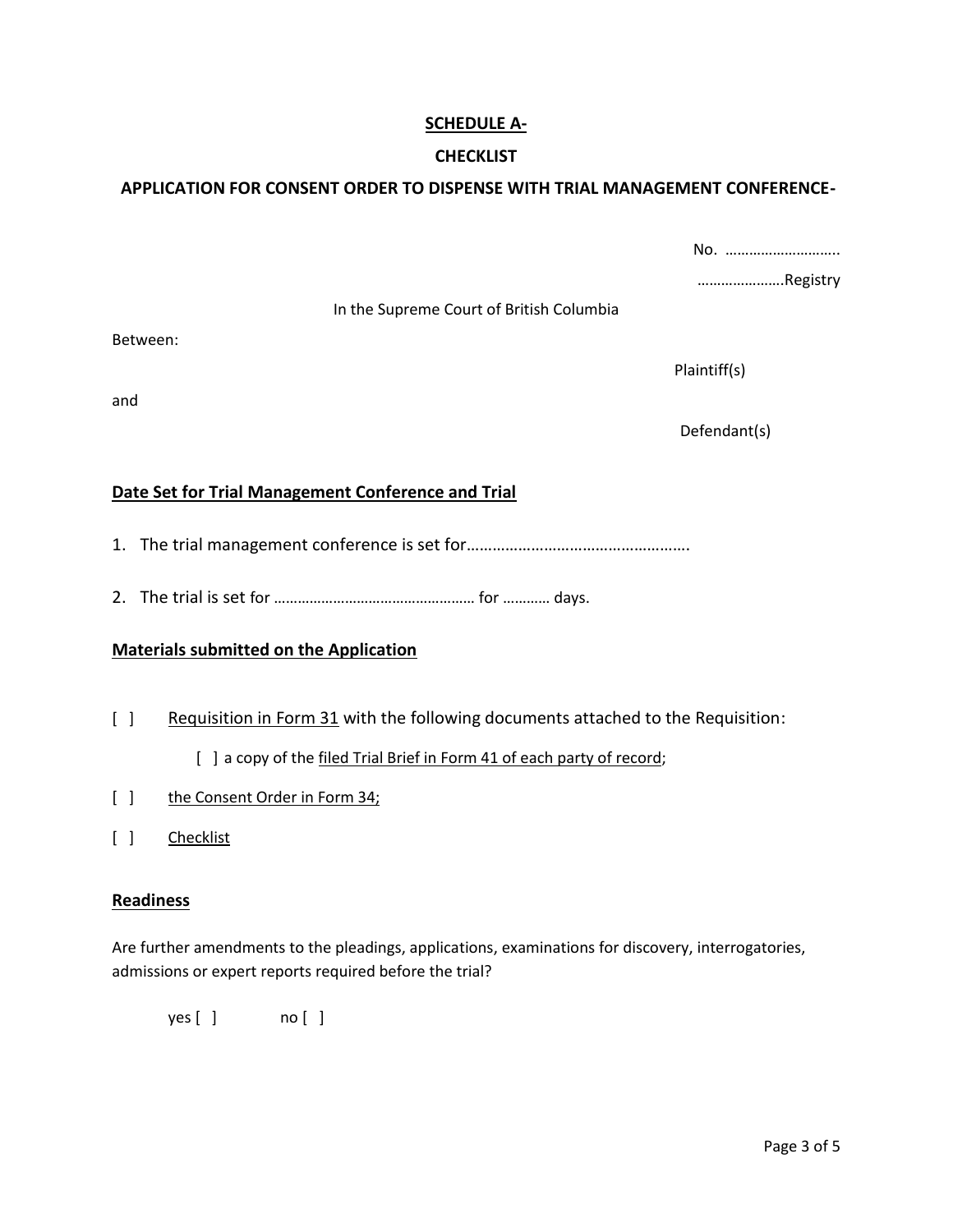#### If yes, explain:

## **Trial Efficiency**

Describe what steps the parties have taken to narrow the issues in the case and to make the trial more efficient, such as admissions of fact, joint document books, a documents agreement, or otherwise.

\_\_\_\_\_\_\_\_\_\_\_\_\_\_\_\_\_\_\_\_\_\_\_\_\_\_\_\_\_\_\_\_\_\_\_\_\_\_\_\_\_\_\_\_\_\_\_\_\_\_\_\_\_\_\_\_\_\_\_\_\_\_\_\_\_\_\_\_\_\_\_\_\_\_\_\_\_\_ \_\_\_\_\_\_\_\_\_\_\_\_\_\_\_\_\_\_\_\_\_\_\_\_\_\_\_\_\_\_\_\_\_\_\_\_\_\_\_\_\_\_\_\_\_\_\_\_\_\_\_\_\_\_\_\_\_\_\_\_\_\_\_\_\_\_\_\_\_\_\_\_\_\_\_\_\_\_ \_\_\_\_\_\_\_\_\_\_\_\_\_\_\_\_\_\_\_\_\_\_\_\_\_\_\_\_\_\_\_\_\_\_\_\_\_\_\_\_\_\_\_\_\_\_\_\_\_\_\_\_\_\_\_\_\_\_\_\_\_\_\_\_\_\_\_\_\_\_\_\_\_\_\_\_\_\_ \_\_\_\_\_\_\_\_\_\_\_\_\_\_\_\_\_\_\_\_\_\_\_\_\_\_\_\_\_\_\_\_\_\_\_\_\_\_\_\_\_\_\_\_\_\_\_\_\_\_\_\_\_\_\_\_\_\_\_\_\_\_\_\_\_\_\_\_\_\_\_\_\_\_\_\_\_\_ \_\_\_\_\_\_\_\_\_\_\_\_\_\_\_\_\_\_\_\_\_\_\_\_\_\_\_\_\_\_\_\_\_\_\_\_\_\_\_\_\_\_\_\_\_\_\_\_\_\_\_\_\_\_\_\_\_\_\_\_\_\_\_\_\_\_\_\_\_\_\_\_\_\_\_\_\_\_ \_\_\_\_\_\_\_\_\_\_\_\_\_\_\_\_\_\_\_\_\_\_\_\_\_\_\_\_\_\_\_\_\_\_\_\_\_\_\_\_\_\_\_\_\_\_\_\_\_\_\_\_\_\_\_\_\_\_\_\_\_\_\_\_\_\_\_\_\_\_\_\_\_\_\_\_\_\_

\_\_\_\_\_\_\_\_\_\_\_\_\_\_\_\_\_\_\_\_\_\_\_\_\_\_\_\_\_\_\_\_\_\_\_\_\_\_\_\_\_\_\_\_\_\_\_\_\_\_\_\_\_\_\_\_\_\_\_\_\_\_\_\_\_\_\_\_\_\_\_\_\_\_\_\_\_\_ \_\_\_\_\_\_\_\_\_\_\_\_\_\_\_\_\_\_\_\_\_\_\_\_\_\_\_\_\_\_\_\_\_\_\_\_\_\_\_\_\_\_\_\_\_\_\_\_\_\_\_\_\_\_\_\_\_\_\_\_\_\_\_\_\_\_\_\_\_\_\_\_\_\_\_\_\_\_ \_\_\_\_\_\_\_\_\_\_\_\_\_\_\_\_\_\_\_\_\_\_\_\_\_\_\_\_\_\_\_\_\_\_\_\_\_\_\_\_\_\_\_\_\_\_\_\_\_\_\_\_\_\_\_\_\_\_\_\_\_\_\_\_\_\_\_\_\_\_\_\_\_\_\_\_\_\_ \_\_\_\_\_\_\_\_\_\_\_\_\_\_\_\_\_\_\_\_\_\_\_\_\_\_\_\_\_\_\_\_\_\_\_\_\_\_\_\_\_\_\_\_\_\_\_\_\_\_\_\_\_\_\_\_\_\_\_\_\_\_\_\_\_\_\_\_\_\_\_\_\_\_\_\_\_\_ \_\_\_\_\_\_\_\_\_\_\_\_\_\_\_\_\_\_\_\_\_\_\_\_\_\_\_\_\_\_\_\_\_\_\_\_\_\_\_\_\_\_\_\_\_\_\_\_\_\_\_\_\_\_\_\_\_\_\_\_\_\_\_\_\_\_\_\_\_\_\_\_\_\_\_\_\_\_ \_\_\_\_\_\_\_\_\_\_\_\_\_\_\_\_\_\_\_\_\_\_\_\_\_\_\_\_\_\_\_\_\_\_\_\_\_\_\_\_\_\_\_\_\_\_\_\_\_\_\_\_\_\_\_\_\_\_\_\_\_\_\_\_\_\_\_\_\_\_\_\_\_\_\_\_\_\_ \_\_\_\_\_\_\_\_\_\_\_\_\_\_\_\_\_\_\_\_\_\_\_\_\_\_\_\_\_\_\_\_\_\_\_\_\_\_\_\_\_\_\_\_\_\_\_\_\_\_\_\_\_\_\_\_\_\_\_\_\_\_\_\_\_\_\_\_\_\_\_\_\_\_\_\_\_\_

### **Does this trial involve/require:**

- a. out of town witnesses? if so, indicate where witnesses are travelling from yes [ ] no [ ]
- b. interpreters? If so, indicate language[s] required yes [ ] no [ ]
- c. security concerns? If so, whether sheriff required in the courtroom yes [ ] no [ ]

## d. special equipment/courtroom arrangements

\_\_\_\_\_\_\_\_\_\_\_\_\_\_\_\_\_\_\_\_\_\_\_\_\_\_\_\_\_\_

| o Videoconferencing              | yes [ ] | no [ ] |
|----------------------------------|---------|--------|
| o Teleconferencing               | yes [ ] | no[]   |
| o Evidence Presentation System   | yes [ ] | no [ ] |
| $\circ$ large courtroom required | yes [ ] | no[]   |
| $\circ$ arrangements for media   | $yes$   | no[]   |